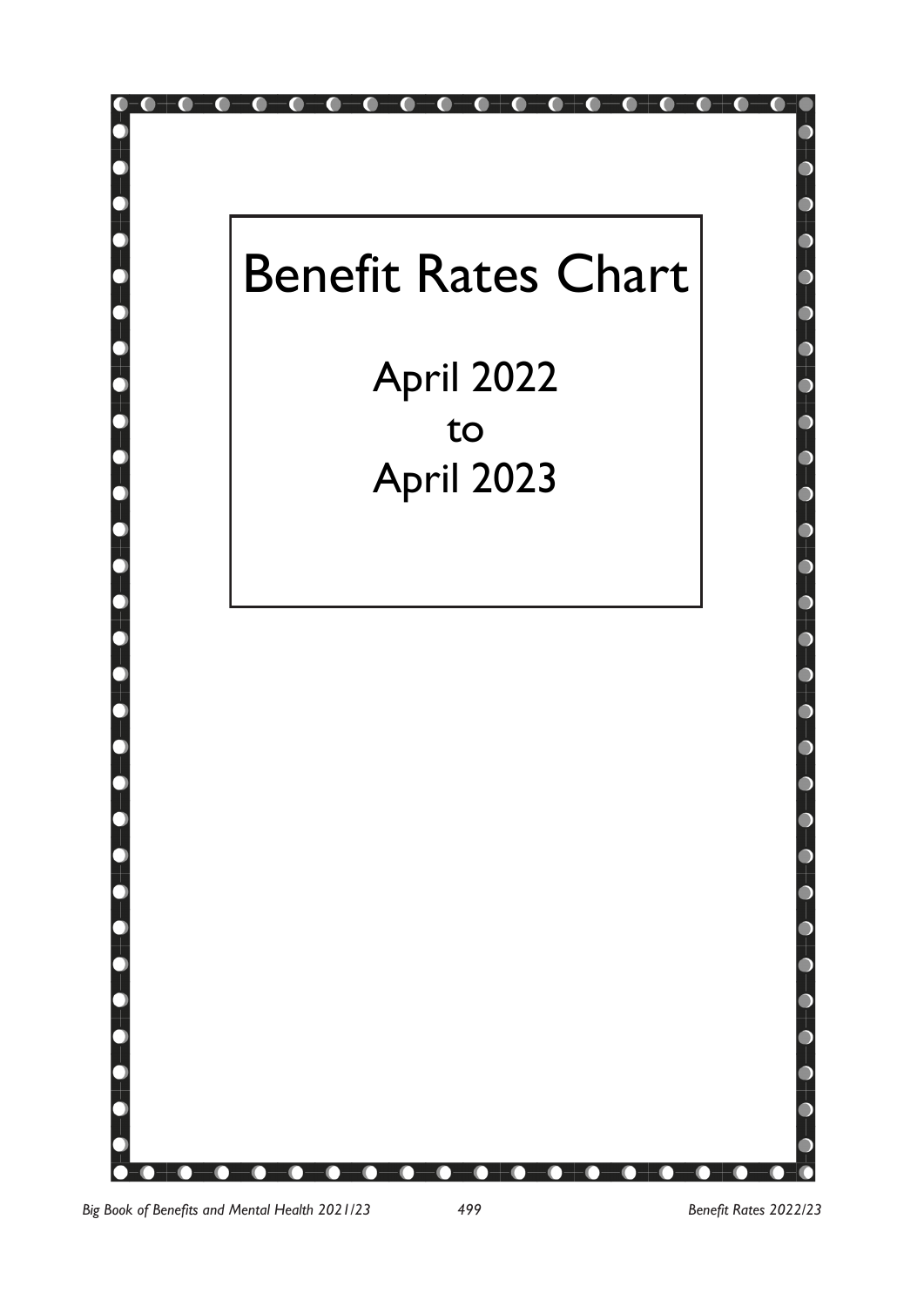### Income Support, Income-based JSA, Income-related ESA & Housing Benefit

### **PERSONAL ALLOWANCES:**

| Single Person (no children)                       |  |  |
|---------------------------------------------------|--|--|
| aged 16 to 25 61.05/77.00                         |  |  |
| aged 25 plus 77.00                                |  |  |
| HB over PC age  197.10/182.60 <sup>2</sup>        |  |  |
| <sup>1</sup> applies if in main phase of ESA      |  |  |
| <sup>2</sup> applies if pension age after 1.04.21 |  |  |

#### **Lone Parent**

|                                                             | 61.05 |  |
|-------------------------------------------------------------|-------|--|
|                                                             |       |  |
| HB over PC age  197.10/182.60 <sup>2</sup>                  |       |  |
| <sup>2</sup> if reached pension age <b>after</b> 01.04.2021 |       |  |

#### **Couples**

| either/ both under 18 varies <sup>3</sup>             |  |
|-------------------------------------------------------|--|
|                                                       |  |
| HB over PC age 294.90/278.70 <sup>2</sup>             |  |
| <sup>3</sup> varies from 61.05 to 121.05. For HB it's |  |
| 92.20if both u18 or 121.05 if only 1ptnr is           |  |

#### **HB dependent children / QYP**

| Mostly replaced by CTC for IS, JSA & ESA.<br>Always counted in HB calculations to offset<br>any CTC income from working claimants |  |
|-----------------------------------------------------------------------------------------------------------------------------------|--|
| personal allowance <sup>4</sup> 70.80                                                                                             |  |
| family premium <sup>5</sup> 17.85 /22.20                                                                                          |  |
|                                                                                                                                   |  |
| enhanced disability (child)  27.44<br><sup>4</sup> two child limit for <b>children</b> born after 4 17                            |  |

*5 abolished for new claims from April 2016 Higher amount applied if continual claim as LP since 05.04.1998*

*Note: Tax credits calculated annually for income and days in 1 or more (if changes in year) assessment periods for elements. Weekly for comparison and payments*  **CAPITAL LIMIT:** none **MAXIMUM TC:** *annual weekly* **CTC** family <sup>1</sup> ............. 545.... *10.50* child element<sup>2</sup> ............ 2,935 ... *56.35* disabled child ............. 3,545 ... *68.04* severely disabled....... 4,975 ... *95.48 1 not included for new claims after 06.04.17 2 two-child limit for new child from 04.17* **WTC** basic .............. 2,070<sup>3</sup>.. 39.76 lone parent/2nd adult 2.125 ... *40.81* 30 hours + ................. 860.... *16.52* disabled worker........ 3,345 ... *64.19* severe disability......... 1,445 ... *27.72* childcare: ......... 70% of costs *up to*: *£175pw one child / £300 for 2 or more*

**PREMIUMS/ COMPONENTS**

| 38.85                      |
|----------------------------|
|                            |
| 17.75                      |
| 25.35                      |
| 69.40<br>Severe Disability |
|                            |

### *Plus only the highest of:*

| Disability <sup>6</sup> (not in Ir-ESA)                                                                                                                                                                                                                                                                                                                                                               |       |
|-------------------------------------------------------------------------------------------------------------------------------------------------------------------------------------------------------------------------------------------------------------------------------------------------------------------------------------------------------------------------------------------------------|-------|
|                                                                                                                                                                                                                                                                                                                                                                                                       | 36.20 |
|                                                                                                                                                                                                                                                                                                                                                                                                       |       |
| $^6$ not with pensioner premium/ HB in PC age                                                                                                                                                                                                                                                                                                                                                         |       |
| $\mathbf{D}_{\text{max}}$ : $\mathbf{D}_{\text{max}}$ : $\mathbf{D}_{\text{max}}$ : $\mathbf{D}_{\text{max}}$ : $\mathbf{D}_{\text{max}}$ : $\mathbf{D}_{\text{max}}$ : $\mathbf{D}_{\text{max}}$ : $\mathbf{D}_{\text{max}}$ : $\mathbf{D}_{\text{max}}$ : $\mathbf{D}_{\text{max}}$ : $\mathbf{D}_{\text{max}}$ : $\mathbf{D}_{\text{max}}$ : $\mathbf{D}_{\text{max}}$ : $\mathbf{D}_{\text{max}}$ |       |

Pensioner: *(not HB as already in Pers. All.)* couple<sup>7</sup> .................................. 157.65 *7 if claimant under PC age, partner over.*  ESA Components<sup>8</sup>:

| 50.150110011001                            |           |  |
|--------------------------------------------|-----------|--|
| work related activity <sup>9</sup> 30.60   |           |  |
| support                                    | $40.60^8$ |  |
| no couple rates & one component only, even |           |  |
| if both partners qualify. Deducted from    |           |  |
| pensioner premium / HB for PC age          |           |  |

*<sup>9</sup>WRAC not paid for new claims after 4.17, but check if protections apply* 

**CAPITAL LIMIT:** ............. £16,000 *No limit for HB claimant on PC Guarantee*

**Tariff Income:** £1 for every £250 or part £250 over £6,000. HB over PC age: £1 per £500 over £10,000

**INCOME DISREGARDS:** *From previous tax year:*

WORKING & CHILD TAX CREDIT

• *first £2,500 of any increase in income* • *first £2,500 of any decrease in income Earnings: Gross (before tax and NI) but ignore pension contributions, non-taxable expenses, payments in kind*

*Benefits: generally ignore all non-taxable benefits and first £100 of SMP, SAP, SPP, SSPP, SPBP ignored - if in doubt, check it out Other: all child maintenance / most student finance/first £300 of (investment/pension/ property/foreign income), any non-taxable inc.* **THRESHOLD & TAPER:** if WTC ................ 6,770 ..... *129.84* if CTC only ....... 17,005...... *326.13*  **Taper** ................................... 41p/£1

### **HOUSING COSTS:**

*Support for Mortgage Interest is a separate loan scheme. Other housing costs e.g. service charges, ground rent etc still apply*

#### **INCOME DISREGARDS:**

| Earnings disregards                                    |       |
|--------------------------------------------------------|-------|
|                                                        | 5.00  |
|                                                        | 10.00 |
| higher rate:  20.00 <sup>10</sup>                      |       |
| <sup>10</sup> carers / disability / lone parent / some |       |
| pensioners/ certain jobs                               |       |
| lone parents (HB only)  25.00                          |       |
| workers on WTC or work over                            |       |
| 30/16 hrs (HB only)  17.10                             |       |
| permitted work lower  20.00                            |       |
| permitted work higher: 152.00                          |       |
|                                                        |       |

#### *Benefits disregards:*

| All of: HB/CTS, AA, DLA, Mobility          |
|--------------------------------------------|
| Supplement, CB, CTC (not for HB), GA, CAA, |
| ESDA, WDP, ADIs for non - family members,  |
| Bereavement Support Payment                |
| First £10 of WPA and war pensions (+ HB    |
| local disregards)                          |
| Other income disregards:                   |
| child maintenance  all                     |
| vol. / charitable payments all             |
| student loans 10.00                        |
| student covenanted income 5.00             |
| boarder's rent  £20+50% rest               |
| sub-tenant's rent  20.00                   |

# BENEFITS RATES **APRIL 2022-23** Means Tested

### Abbreviations:

| AA<br><b>ADI</b> | Attendance Allowance<br><b>Adult Dependency Increases</b> |
|------------------|-----------------------------------------------------------|
| CAA              | Constant Attendance Allowance                             |
| <b>CB</b>        | Child Benefit                                             |
| CDA              | Child Dependant Addition                                  |
| CTC              | Child Tax Credit                                          |
| <b>CTS</b>       | Council Tax Support                                       |
| <b>DLA</b>       | <b>Disability Living Allowance</b>                        |
| <b>ESA</b>       | <b>Employment and Support Allowance</b>                   |
|                  | <b>ESDAExceptionally Severe Disablement Allowance</b>     |
| GA               | Guardians Allowance                                       |
| HB               | <b>Housing Benefit</b>                                    |
| IB               | <b>Incapacity Benefit</b>                                 |
| <b>IIDB</b>      | Industrial Injuries Disablement Benefit                   |
| IS               | Income Support                                            |
| <b>JSA</b>       | Jobseekers Allowance                                      |
| MA               | Maternity Allowance                                       |
| PC.              | Pension Credit                                            |
| <b>SRP</b>       | <b>State Retirement Pension</b>                           |
| SAP              | Statutory Adoption Pay                                    |
| <b>SDA</b>       | Severe Disablement Allowance                              |
| <b>SFTA</b>      | Sorry for the Abbreviations                               |
| <b>SMP</b>       | <b>Statutory Maternity Pay</b>                            |
| SPP              | Statutory Paternity Pay                                   |
| SSP              | <b>Statutory Sick Pay</b>                                 |
| UC               | Universal Credit                                          |
| <b>WDP</b>       | War Disability Pension                                    |
| <b>WPA</b>       | <b>Widowed Parents Allowance</b>                          |
| <b>WTC</b>       | <b>Working Tax Credit</b>                                 |
|                  |                                                           |

### PENSION CREDIT

### **CAPITAL LIMIT: none**

**Tariff Income:** £1 income assumed for every £500 or part of £500 over £10,000

#### **PC GUARANTEE CREDIT:**

income from savings................. all

| <b>Standard minimum Guarantee:</b> |        |
|------------------------------------|--------|
|                                    |        |
| 1st child born pre-06.04.17 66.85  |        |
|                                    | 56.35  |
| <b>Additions:</b>                  |        |
| disabled child - lower             | 30.58  |
| disabled child - higher            | 95.48  |
| severe disability                  | 69.40  |
|                                    | 38.85  |
| <b>PC SAVINGS CREDIT:</b>          |        |
| <b>Threshold:</b> single           | 158.47 |

couple...................................... 251.70

**Savings Credit:** single....................................... 14.48 couple:.................................... 16.20

#### **INCOME DISREGARDS:**

#### *As IS, JSA, ESA, HB plus:*

#### *Benefits:*

*War widow/ers pension (pre-1973), PC Savings Credit (for Guarantee Credit), nondep increases for non-family members*

*Other: Cash in lieu of coal, Student grants/ loans* 

#### *Savings Credit*

*for qualifying income also ignore: WTC, IB, Contribution-based JSA, SDA,* 

*Maternity Allowance, maintenance from a former spouse*



### UNIVERSAL CREDIT (UC)

#### **UC elements (adults) :**

carer's<sup>4</sup> ........................... 168.81 ...*38.85*

#### limited capability for:

*work (LCW)<sup>5</sup>* ..................... 132.89 ...*30.60 work-related activity (LCWRA)* 354.28 ..*81.75*

#### transitional<sup>6</sup>. *............................varies*

*4 carers element cannot be counted for same person as an LC element. But partners in a couple could get one each*

#### **UC CAPITAL LIMIT:**

£16,000..Ignored if under £6000. **Tariff**  for every £250 - or part of.

*Net of income tax, national insurance and all pension contributions*

*Work Allowances (monthly)*

*if either have children or limited capability* if housing costs................... 573.00

- 
- 
- *boarders and sub-tenants ignored, but also*
- *for bedroom limits.*

### **Housing Costs Contributions**

*replaces HB non-dependant deduction with single rate per non-dependant ........* 77.87

**Sanctions** *% of standard allowance (SA)* single........................100% couple ..................... 50% or 100% lowest rate ............. 40%

#### **Other deductions**

*subject to maximum of 25% Std Allowance UC repayments:* advance & budgeting payments, o/payments................... 15% overpayments if in work....... 25% fraud & Hardship Payments.. 30% *Third Party Deductions*

*Normally 5% of SA , except:* rent arrears..................... 10%<sup>6</sup>/ 20% *6 only if normal 20% takes over maximum* 

#### **BENEFITS CAP - UC & HB**

<u>mucare</u>. 63% or costs up to. **UC CAPITAL LIMIT:**<br>max for 1 child....................... 646.35 £16,000.lgnored if under £6000. Tariff **Housing Costs Contributions** max benefits single....1,284<sup>8</sup>/1,117 earnings threshold<sup>6</sup> 658.00... *152.00<sup>7</sup> 6 based on 16 hours pw at NMW. WTC secures same exemption under HB* couple/lone parent....1,917<sup>8</sup> / 1,666 *8 higher rate applies in Greater London*

*Note: UC) is calculated monthly, based on income by / elements applying on last day of each month. Weekly for comparison only*

#### **MAXIMUM UC**

#### **Standard Allowances:** *monthly weekly*

|                                                                                 | $\frac{1}{1}$ |          |
|---------------------------------------------------------------------------------|---------------|----------|
| single under 25 265.31 61.05                                                    |               |          |
| -aged 25+ 334.91 77.00                                                          |               |          |
| couple: both u25 416.45 96.10                                                   |               |          |
| -one or both 25+ 525.72 121.05                                                  |               |          |
| <b>UC Elements (children):</b>                                                  |               |          |
| child - Ist / only <sup>2</sup> 290.00  66.85                                   |               |          |
| other children <sup>3</sup> 244.58  56.35                                       |               |          |
| <sup>2</sup> abolished for 1 <sup>st</sup> child born <b>after</b> 6th April 17 |               |          |
| <sup>3</sup> two child limit for children born <b>after</b> Apr 17              |               |          |
| disabled child  132.89  30.60                                                   |               |          |
| higher rate  414.88  95.48                                                      |               |          |
| childcare: 85% of costs up to:                                                  |               |          |
| max for 1 child                                                                 |               | 646.35   |
| max for 2 or more                                                               |               | 1.108.04 |
|                                                                                 |               |          |

*5 LCW element abolished for new claims from Apr 17; check for protections for older claims*

*<sup>6</sup>transitional element only applies if were on SDP or in future "managed migrations" eroded by other increase in UC. Can be lost.*

*(NB: UC does not have any adult disability elements; nor pensioner element )*

**income** if in between: £4.35 per month

**INCOME DISREGARDS Earned income:**

if no housing costs.............. 344.00

*Taper* ....................... 55% after WA

*(note: taper from council tax support and impact of MIF / surplus earnings / variability)*

#### **Unearned income**

*As for IS, ESA & JSA except:* 

• *SSP, SMP, SPP, SAP count as earnings*

- *all of war disability pensions*
	-

### **DEDUCTIONS:**